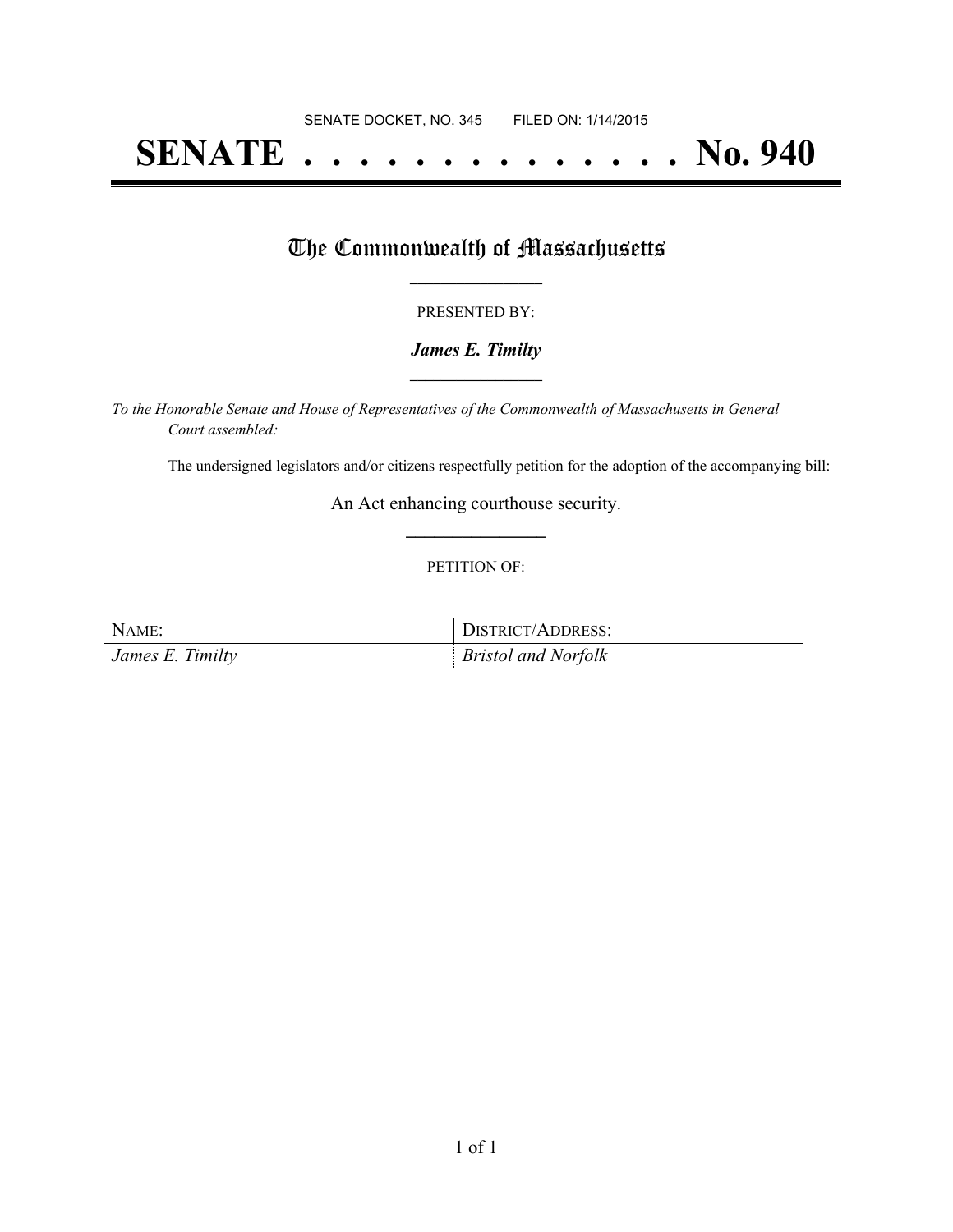# SENATE DOCKET, NO. 345 FILED ON: 1/14/2015 **SENATE . . . . . . . . . . . . . . No. 940**

By Mr. Timilty, a petition (accompanied by bill, Senate, No. 940) of James E. Timilty for legislation to enhance courthouse security. The Judiciary.

## The Commonwealth of Massachusetts

**In the One Hundred and Eighty-Ninth General Court (2015-2016) \_\_\_\_\_\_\_\_\_\_\_\_\_\_\_**

**\_\_\_\_\_\_\_\_\_\_\_\_\_\_\_**

An Act enhancing courthouse security.

Be it enacted by the Senate and House of Representatives in General Court assembled, and by the authority *of the same, as follows:*

| $\mathbf{1}$ | Section 10 of chapter 269 of the General Laws, as appearing in the 2012 Official Edition,           |
|--------------|-----------------------------------------------------------------------------------------------------|
| 2            | is hereby amended by adding the following subsection after subsection (o) :-                        |
| 3            | (p) Whoever, not being a law enforcement officer in the performance of his official                 |
| 4            | duties, and notwithstanding any license obtained by him under the provisions of chapter one         |
| 5            | hundred and forty, carries on his person a firearm as hereinafter defined, loaded or unloaded, in a |
| 6            | courthouse without written authorization of the trial court administrator and trial court chief     |
| 7            | justice shall be punished by a fine of not more than one thousand dollars or by imprisonment for    |
| 8            | not more than one year or both. For the purpose of this paragraph, "firearm" shall mean any         |
| 9            | pistol, revolver, rifle, or smoothbore arm from which a shot, bullet, or pellet can be discharged   |
| 10           | by whatever means.                                                                                  |
| 11           | Whoever, not being a law enforcement officer in the performance of his official duties,             |

12 and notwithstanding any license obtained by him under the provisions of chapter one hundred